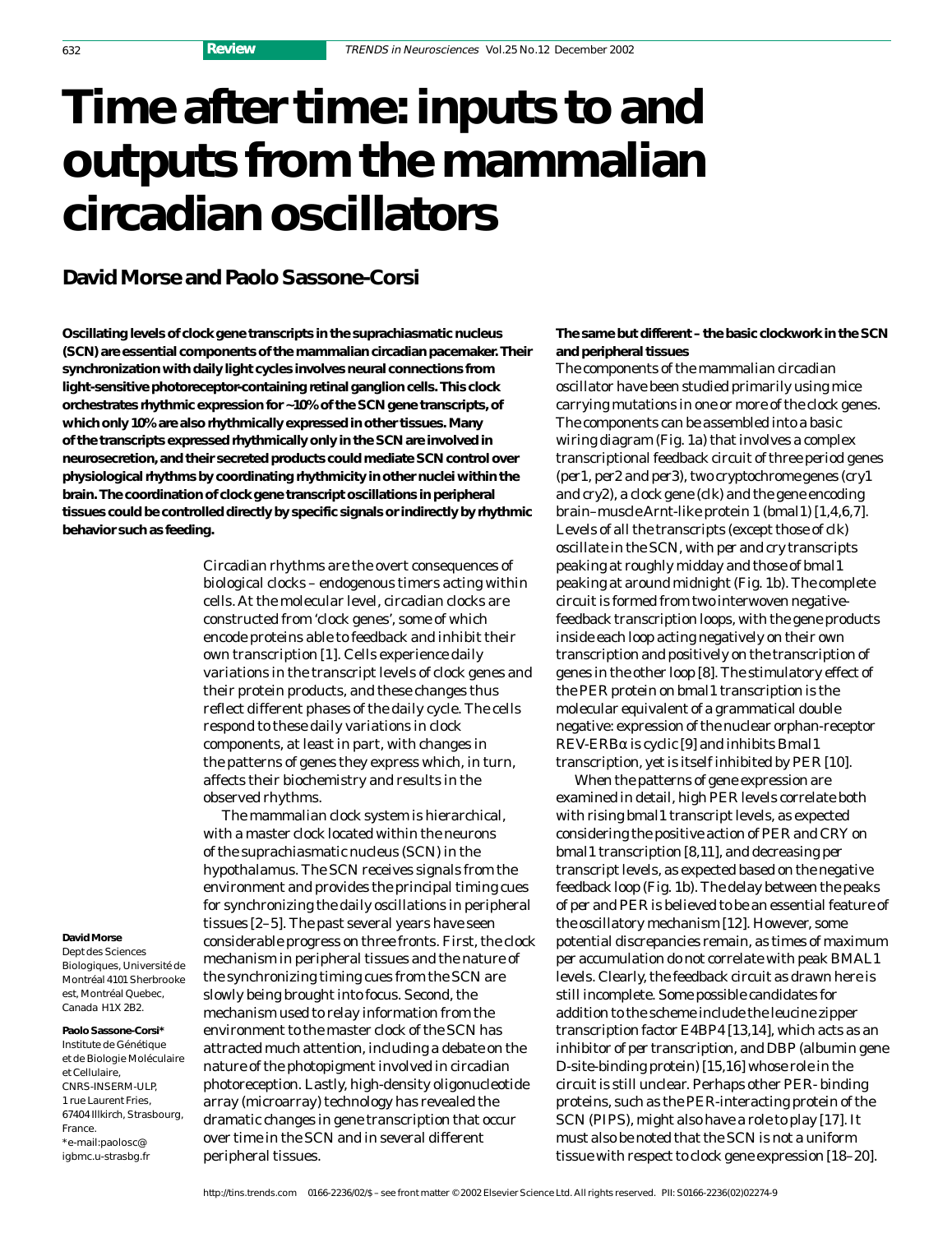

**Fig. 1.** Rhythmic oscillation of clock gene expression. (a) The mammalian circadian system has two negative feedback loops, one involving inhibition of bmal1 transcription by a heterodimer of BMAL1 (brain–muscle Arnt-like protein 1) and CLOCK (left), the other involving inhibition of *period (per*) and cryptochrome (cry) transcription by PER and CRY (right). The two loops are linked by the positive action of PER on bmal1 transcription and the positive action of the CLOCK-BMAL1 heterodimer (indicated by the yellow box) on E-box-containing promoters. Grey parts of the genes represent promoters; wavy lines indicate that levels of bmal1, per and cry transcripts oscillate. (b) In the mouse suprachiasmatic nucleus (SCN), per and bmal1 transcripts oscillate almost 12 h out of phase, with per levels at a maximum around midday. PER and BMAL1 proteins also oscillate, but PER lags behind per RNA. (c) In peripheral tissues, such as the liver, the same clock gene components oscillate as in the SCN, but with peaks occurring later. The black and white bars above the graphs indicate night and day, respectively.

Clock gene transcripts also oscillate in peripheral tissues, with many properties similar to oscillations in the SCN [21]. However, the phase of the peripheral clock oscillations is delayed by 3–9 h (Fig. 1c), suggesting that the peripheral tissues might be receiving timing cues from the master oscillator in the SCN. Furthermore, oscillations in isolated peripheral tissues dampen rapidly, unlike the persistent rhythms in isolated SCN neurons [22,23]. Several examples of differences have now been uncovered. First, in the vasculature and regions of the forebrain, the gene encoding the CLOCK analog, MOP4 (a member of the PAS superfamily), is expressed at high

levels, and MOP4 can activate *per* transcription in combination with BMAL1 [24,25]. In addition, *clockc/c* mutant mice (which are not null mutants but, rather, synthesize a CLOCK antimorph) display a rhythmic accumulation of *bmal1* and *per2* transcripts in heart and kidney but not in the SCN [26], suggesting that CLOCK might be functionally redundant in the periphery. Lastly, when fibroblasts from *per1*−*/*<sup>−</sup> mice are subjected to a serum shock, the period of the clock gene oscillations that are induced [27] is dramatically shorter than that of the activity rhythm of the animal, or of clock-gene oscillations in peripheral oscillators *in vivo* [28]. Because ablation of *per1* has a much more serious consequence for peripheral oscillators, PER1 might play a more important role there than in the SCN. Thus, these observations suggest that peripheral oscillators do indeed differ from those in the SCN, whether in the components used, the roles played by these components, or perhaps simply the relative amounts of the components.

Several studies underscore the role of phosphorylation in the clock mechanism. Almost all clock gene products are phosphorylated, some extensively [29], and casein kinase Iε (CKIε) can phosphorylate and destabilize PER *in vivo* and *in vitro* [30–32]. CKIε deficient in its ability to phosphorylate PER causes a short-period phenotype in the *tau* mutant hamster [33]. Similarly, a single base-pair mutation in the gene encoding human PER2, which eliminates the CKIε phosphorylation site, is associated with familial advanced sleep-phase syndrome (FASPS) [34]. Both these observations are consistent with accelerated degradation of phosphorylated PER compared with unphosphorylated PER: without phosphorylation, PER protein levels would build up more rapidly, causing the cycle to progress more rapidly (a short period could result in the advanced phase seen in FASPS if the clock were continually reset by light-dark cycles). However, as PER is phosphorylated normally in liver samples of the *tau* mutant hamster [29], it seems likely that the role of CKIε could be filled by additional kinases, perhaps including other casein kinase I isoforms, such as CKIδ [35].

#### **Seeing the light – identifying the photoreceptor for light input to the clock**

The identity of the photopigment involved in light signaling to the mammalian circadian system has long been a mystery [36]. Cryptochromes, which have been firmly implicated as circadian photopigments in *Drosophila* [37] and zebrafish [38], do not seem to be essential in mammals [39]. Another interesting candidate, melanopsin, was found to be expressed specifically in the ganglion cell layer of the retina [40,41]. This appeared important as a number of previous studies had localized the site of photic input to a subset of retinal ganglion cells [3] that connects to the SCN via the retinohypothalamic tract (RHT). When the subset of RGCs connecting to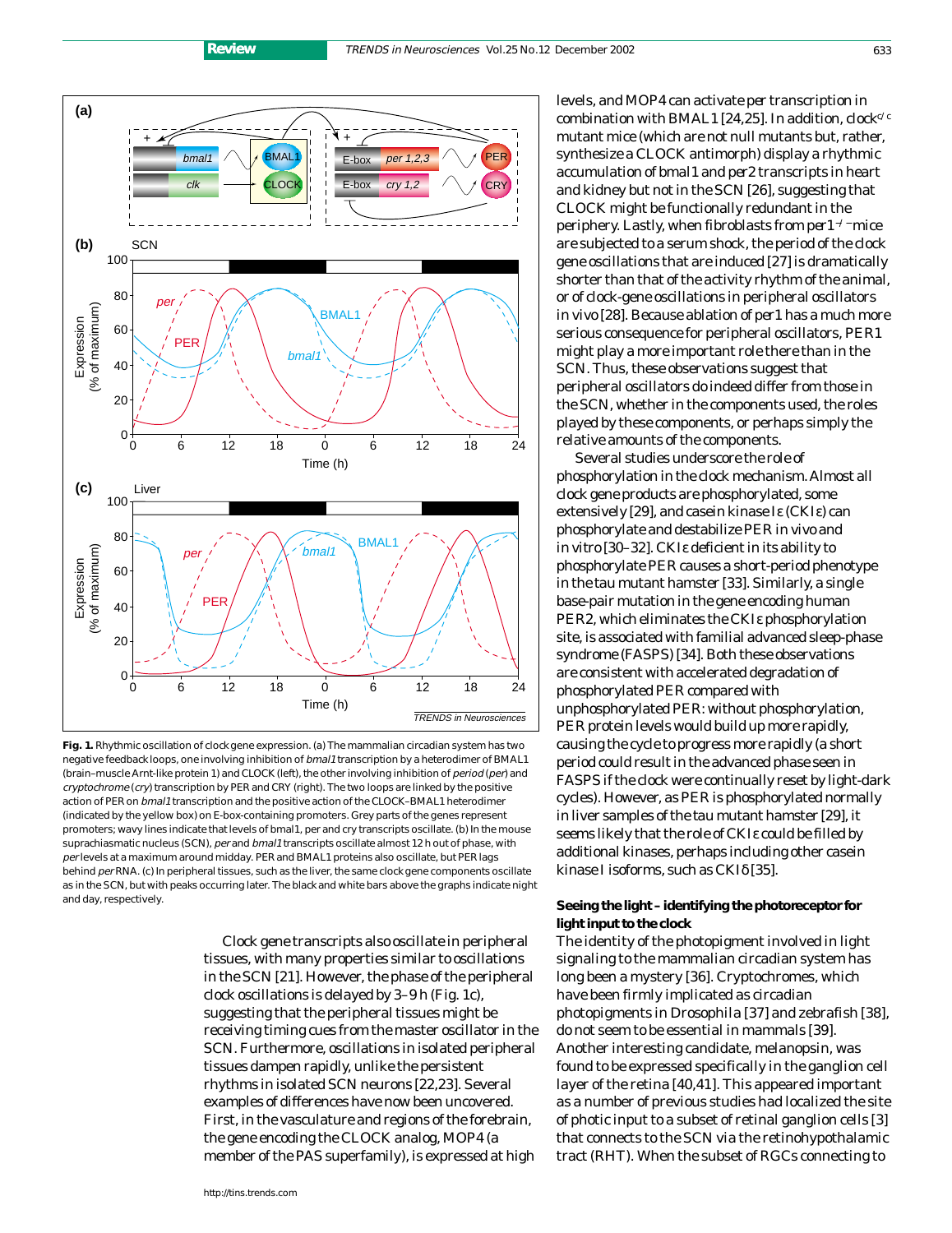

**Fig. 2.** Schematic view of retinal circuitry, showing light entering the circadian system through retinal ganglion cells that project to the suprachiasmatic nucleus (SCN) from the base of the retina. Melanopsin-containing cells also produce the pituitary adenylate-cyclase-activating polypeptide, PACAP (also known as vasoactive intestinal polypeptide or VIP) and glutamate. Signal transduction to the molecular oscillator inside individual SCN neurons could involve reception of glutamate and/or PACAP, through the NMDA receptor or the PAC, or VPAC, receptors, respectively (although the molecular action of the PAC<sub>1</sub> or VPAC<sub>2</sub> receptors is not yet clear). Changes in intracellular Ca<sup>2+</sup> levels would lead to activation of MAPK (mitogen-activated peptide kinase), PKA (cAMP-activated protein kinase) PKC (protein kinase C) or CaMK (Ca<sup>2+</sup>-calmodulin-dependent kinase) pathways. Ultimately, these signals could cause phosphorylation and activation of CREB (cAMP-response-element-binding protein; star indicates phosphate group), which can induce period gene (per1 and per2) expression by binding to a cAMP-response-element in the promoter. Expression of per is also activated by heterodimers of CLOCK and BMAL1 (brain–muscle Arnt-like protein 1), and it is possible that light signaling accelerates proteasome-mediated degradation of BMAL1.

the SCN is identified, either by retrograde labeling or by staining for pituitary adenylate cyclase-activating polypeptide (PACAP), all of them contain melanopsin [42,43]. These RGCs connect up to the two lobes of the SCN and to other areas of the brain involved in different sorts of light responses [44]. Importantly, the melanopsin-containing RGCs are intrinsically photosensitive [44,45] and their action spectrum is in good agreement with that of photic entrainment [45]. Yet, without the genetic proof that only the phenotype of melanopsin-knockout mice will provide, all conclusions are arguable. Thus, the denouement of this fascinating conundrum is still unclear.

In part, the phase-shifting ability of light is believed to involve release of glutamate from the RGCs to NMDA receptors on the SCN neurons (Fig. 2). However, the PACAP found in melanopsin-containing RGCs can also produce phase shifts and induce *per1* and *per2* expression [46], whereas mice lacking the

PACAP type-1 receptor show aberrant phase shifting and reduced induction of *per* by light [47]. The light signal could propagate through the SCN via release of vasoactive intestinal polypeptide (VIP) from SCN neurons, as VIP can induce phase shifts similar to light [48]. Even more interesting, mice lacking the VPAC<sub>2</sub> receptor, which mediates both VIP and PACAP signaling, display a striking loss of circadian rhythm [49].

Despite this evidence, it is still not clear how elevation of *per1* or *per2* levels alters the phase of the SCN molecular oscillator [50,51]. Perhaps induction of *per1* mRNA by light in the SCN will prove to be analogous to light induction of *frq* expression in *Neurospora* [1]. Alternatively, it is also possible that light-stimulated degradation of BMAL1 could constitute an important regulatory step [52], by a mechanism analogous to degradation of light-induced timeless protein (TIM) in *Drosophila* [53]. In any event, it is clear that light does affect transcription. This effect involves profound changes in chromatin architecture as well as activation of specific transcription factors. For example, a single light pulse induces phosphorylation at a specific serine residue in the N-terminal tail of histone H3, a modification that is linked to chromatin remodeling events and thought to increase accessibility of the locus to the transcriptional machinery [54]. Furthermore, activation of the *per1* promoter by induction of either the cAMP or mitogen-activatedprotein kinase (MAPK) signaling pathways was shown to involve cAMP-response-element-binding protein (CREB) and to be independent of CLOCK and BMAL1 [55]. Although the classical phosphorylation site for activating CREB is Ser133 [56], light treatment of CREBS142A-mutant mice produces smaller phase shifts in the locomotor rhythm and lower *per1* induction than it did in wild-type mice [57]. Phosphorylation of CREB at both Ser133 and Ser142 could, thus, be required to couple fully light reception to the phase shift of the molecular oscillator.

### **Getting the word out – synchronizing oscillations in the periphery**

The role of the SCN as a master timer in the circadian system implies that timing cues are continually transmitted to the rest of the body. At least part of this timing information is transmitted to other areas of the brain via physical connections [58]. One recent study has traced an indirect link from the SCN through the dorsomedial hypothalamic nucleus to the noradrenergic nucleus locus coeruleus, which is involved in regulating arousal state [59]. The neurons of the SCN have a higher spontaneous discharge frequency during the day, which might help to transmit circadian output to other neurons. Recently, high frequency oscillations in  $Ca^{2+}$  have been observed in SCN neurons in brain slices [60]. These alter the membrane potential of the SCN neurons, and depolarization of the membrane facilitates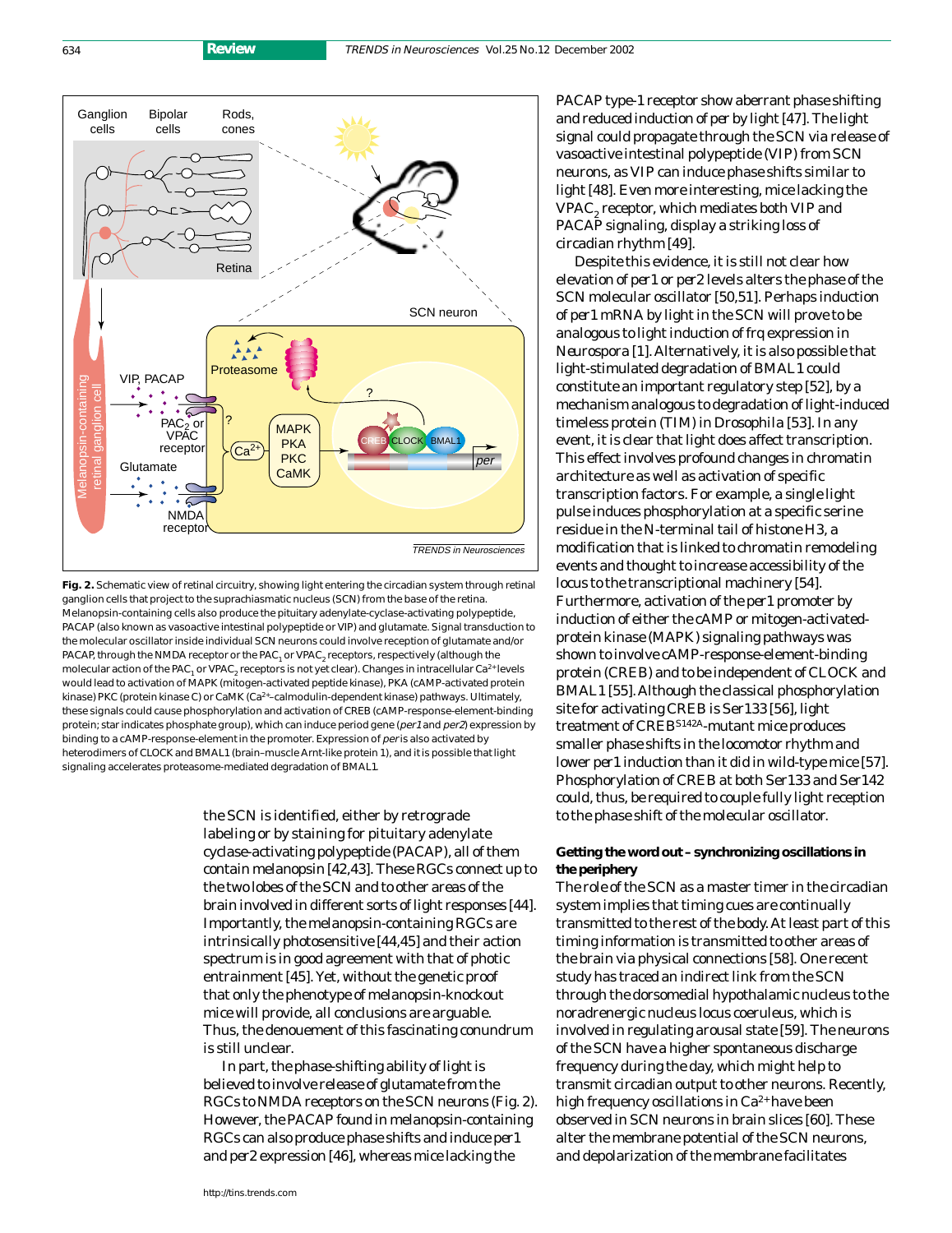spontaneous firing. The mechanism for these oscillations is not yet known, although glutamate (the neurotransmitter of the RHT) can induce  $Ca^{2+}$ oscillations in astrocytes [61]; it will be interesting to see if this holds true for the SCN neurons too. It is also interesting that some kinases, notably Ca2+–calmodulin-dependent kinase II (CaMKII) [62] can autophosphorylate to higher levels when the frequency of  $Ca^{2+}$  pulses increases. Perhaps the  $Ca^{2+}$ oscillations will have molecular consequences in addition to changes in membrane potential. Coincidentally, CaMKII can phosphorylate CREB at Ser142 [63], suggestive of an impact on *per1* transcription rates.

Timing cues are also given off in the form of diffusible signals [4,6,12]. For example, immortalized SCN cell lines can impose rhythmic metabolism on co-cultured fibroblasts, which are not by themselves rhythmic [64]. This is clearly independent of any neural connection. More recently, rhythmic secretion of transforming growth factor-α (TGF-α) from the SCN has been implicated in regulation of locomotor activity [65]. The ventricular infusion of TGF- $\alpha$ reversibly inhibited locomotor activity, and mice expressing a construct encoding EGF-R (a TGF-α receptor) with reduced ligand-stimulated kinase activity were more active during the day than were wild-type mice. The cysteine-rich protein prokineticin 2 (PK2) is also secreted rhythmically from the SCN; this suppresses wheel-running activity when infused into the ventricles and has receptors scattered throughout the brain – including in the SCN itself as well as in several SCN targets [66]. The *pk2* gene promoter contains several E-box elements, linking its transcription to oscillations in CLOCK–BMAL1 heterodimers. The relationship between TGF-α and PK-2 remains to be worked out, but already it seems clear they are not alone. Microarray analysis has demonstrated that the levels of transcripts encoding several prohormones and peptide hormones oscillate in the SCN [67], suggesting that many different chemical signals might be rhythmically produced by these neurons. Indeed, the largest group of coordinately cycling transcripts in the SCN involves genes implicated in protein synthesis, processing and secretion. Taken together, these results stress the importance of chemical signals that could potentially affect the behavior of other neurons or even of peripheral tissues.

Some of the timing information affecting the periphery could be provided by specific chemical signals. For example, retinoic acid can produce phase shifts in the vasculature [24]. This is likely to reflect an interaction between the nuclear retinoic acid receptors RARα or RXRα and the CLOCK–BMAL1 heterodimer, leading to a reduction in transcription from E-box-containing promoters. Other signals, such as glucocorticoids, transiently alter the phase of the peripheral clock oscillations [68] – an effect akin to masking. However, as restricted-feeding protocols can



**Fig. 3.** The transplantation of cells from the suprachiasmatic nucleus (SCN) demonstrated the key role of this tissue in controlling circadian behavior (green; top). An analogous implant procedure, using surgical implantation of collagen-coated mouse embryo fibroblasts (MEFs), allows peripheral oscillators to be placed in an environment where they can receive and respond to the normal signals coordinating circadian oscillations in a host animal (red; bottom). This flexible procedure allows MEFs of any genotype to be implanted. As used in Ref. [27]

entrain peripheral oscillators without effect on the SCN clock [27,69,70], some entraining signals might be indirect effects of the SCN on behavior. Interestingly, the ability of tissues to respond to restricted-feeding protocols appears to be inhibited by glucocorticoids, which could, thus, provide a buffering effect against temporary changes in feeding schedules [71]. It has been suggested that food availability might contribute to changes in redox state in the cells, as binding of DNA by CLOCK–BMAL1 is exquisitely sensitive to changes in redox state *in vitro* [72]. However, the mammalian CRY is insensitive to redox state, unlike its *Drosophila* homolog [73]. The recent application of a transplantation procedure, in which mouse embryo fibroblasts (MEFs; a model of the peripheral clock) of a given genotype are implanted into a host with a different clock genotype, is likely to help greatly in study of the physiological connections between the SCN and peripheral clocks [27] (Fig. 3).

#### **They've got rhythm – circadian gene expression in peripheral tissues**

Independently of how timing signals arrive, to have any functional relevance the cells within various peripheral tissues must be able to do different things at different times of day. Several peripheral tissues have now been shown to regulate gene expression on a daily basis. Transcript profiling in serum-shocked synchronized fibroblasts [74,75], heart [76], liver [67,76–78], kidney [79] and the SCN itself [67] have all been reported. Several global conclusions can be drawn from this recent avalanche of data. First, although a substantial number of genes are rhythmic (2% of genes tested in fibroblasts and 10% in the SCN or peripheral tissues), the rhythmic genes are almost always different in the different tissues. For example, in comparisons of heart with liver [76] or SCN with liver [67], only 10% of the cycling transcripts are found in both tissues (Fig. 4a). Although some of these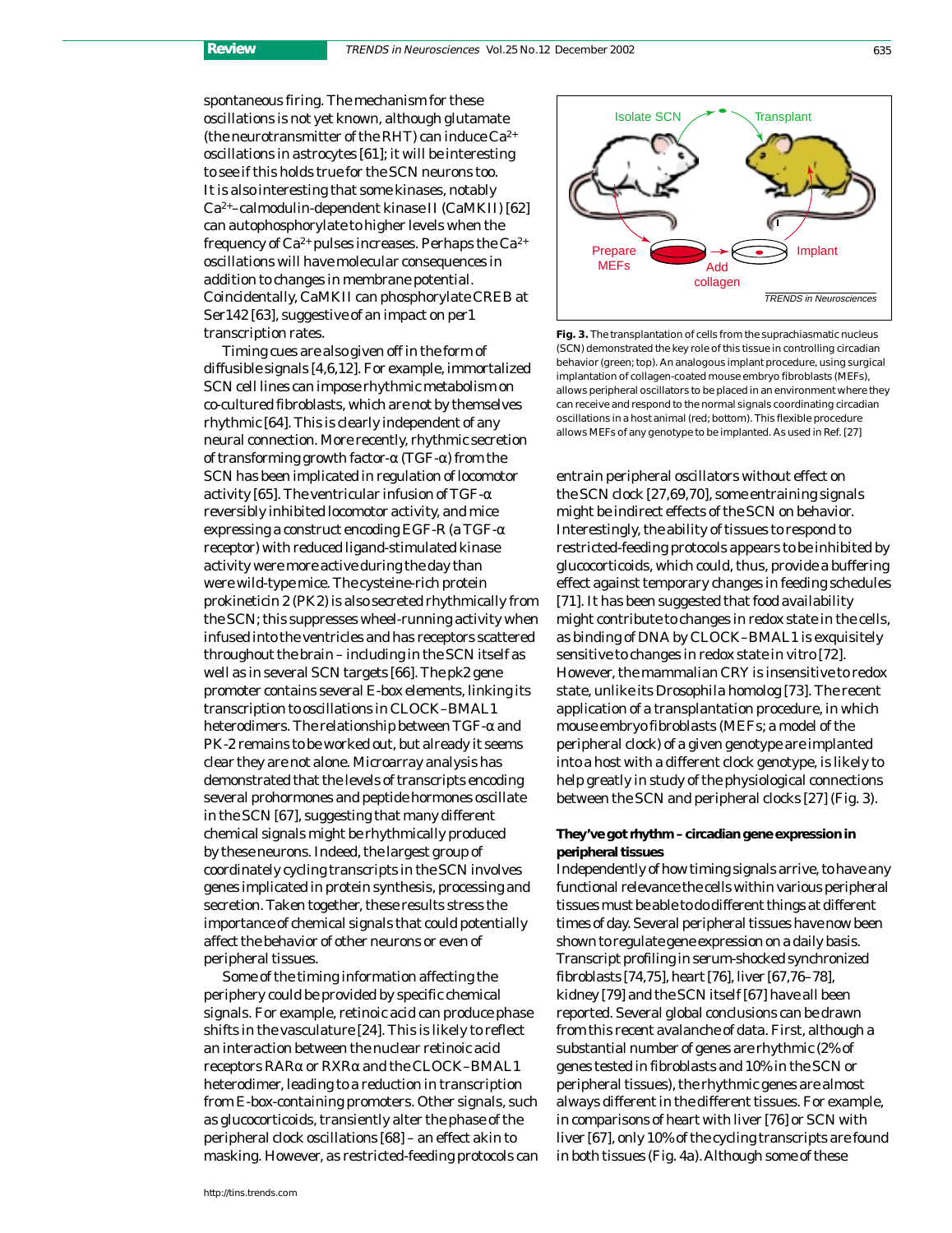636 **Review**



**Fig. 4.** Differences in circadian-regulated gene expression. (a) Venn diagram of gene expression in two different tissues (red and green), showing that roughly 80% of the genes expressed in one tissue will also be expressed in the other (yellow overlap). Circadian-controlled genes (CCGs; darker hues for each color) constitute only a small percentage of the genes expressed in both tissues, although ~10 times this number of genes could be under circadian control in any one tissue. (b) Different circadian-controlled genes might peak at different times during the circadian cycle. Analysis is based on data comparing gene expression in two different tissues [67,76].

common transcripts are clock genes, the roles of the others are not clear. Some might be other core components of the oscillatory mechanism.

#### **References**

- 1 Dunlap, J. (1999) Molecular bases for circadian clocks. *Cell* 96, 271–290
- 2 Moore, R.Y. (1997) Circadian rhythms: basic neurobiology and clinical applications. *Annu. Rev. Med.* 48, 253–266
- 3 Lowrey, P. and Takahashi, J. (2000) Genetics of the mammalian circadian system: photic entrainment, circadian pacemaker mechanisms and posttranslational regulation. *Annu. Rev. Genet.* 34, 533–562
- 4 Cermakian, N. and Sassone-Corsi, P. (2000) Multilevel regulation of the circadian clock. *Nat. Rev. Mol. Cell Biol.* 1, 59–67
- 5 Panda, S. *et al.* (2002) Circadian rhythms from flies to human. *Nature* 417, 329–335
- 6 Allada, R. *et al.* (2001) Stopping time: The genetics of fly and mouse circadian clocks. *Annu. Rev. Neurosci.* 24, 1091–1119
- 7 Young, M.W. and Kay, S.A. (2001) Time zones: a comparative genetics of circadian clocks. *Nat. Rev. Genet.* 2, 702–715
- 8 Shearman, L. *et al.* (2000) Interacting molecular loops in the mammalian circadian clock. *Science* 288, 1013–1019
- 9 Onishi, H. *et al.* (2002) *Rev-erb*<sup>α</sup> gene expression in the mouse brain with special emphasis on its circadian profiles in the suprachiasmatic nucleus. *J. Neurosci. Res.* 68, 551–557
- 10 Preitner, N. *et al.* (2002) The orphan nuclear receptor REV-ERBα controls circadian transcription within the positive limb of the mammalian circadian oscillator. *Cell* 110, 251–260
- 11 Yu, W. *et al.* (2002) Interactivating feedback loops within the mammalian clock: BMAL1 is negatively autoregulated and upregulated by CRY1, CRY2, and PER2. *Biochem. Biophys. Res. Commun.* 290, 933–941
- 12 Harmer, S.L. *et al.* (2001) Molecular bases of circadian rhythms. *Annu. Rev. Cell Dev. Biol.* 17, 215–253
- 13 Doi, M. *et al.* (2001) Light-induced phase-delay of the chicken pineal circadian clock is associated with the induction of cE4bp4, a potential transcriptional repressor of cPer2 gene. *Proc. Natl. Acad. Sci. U. S. A.* 98, 8089–8094
- 14 Mitsui, S. *et al.* (2001) Antagonistic role of E4BP4 and PAR proteins in the circadian oscillatory mechanism. *Genes Dev.* 15, 995–1006

Alternatively, they could correspond to transcripts directly responsive to circadian humoral signals. Second, in a given tissue, peaks of gene expression can be found at almost all different phases (Fig. 4b), suggesting that a single transcription factor (e.g. the CLOCK–BMAL1 heterodimer) is unlikely to regulate all genes. Third, different groups of genes are regulated in different tissues, despite similarities in the basic clock mechanism. This suggests that either oscillating clock gene products interact with tissuespecific transcription factors or co-activators, or that humoral signals drive the rhythmic transcriptional response of the different tissues. Lastly, sorting of the cycling transcripts into functional groups has revealed that the major classes of regulated genes are implicated in processes specific to the tissue in which they are found. For example, many cycling transcripts in the liver are involved in nutrient metabolism and intermediate metabolism [67]. It is also of interest that many of the regulated transcripts correspond to ratelimiting steps in their respective pathways, indicating that control is selective and efficient.

Of course, cycling transcripts are just the beginning in the search for understanding of the impact the body clock has on cell physiology. It will be important to verify that the proteins encoded by these transcripts also cycle (as there are cases in which cycling transcripts do not result in cycling proteins), and to evaluate whether the cycling proteins produce changes in metabolic activity (as metabolic flux through a given biochemical pathway will be sensitive only to changes in the levels of an enzyme catalyzing the rate-limiting step). It will also be important to assess whether proteins act together to regulate a given step, as their effects could multiply rather than add. Finally, a caveat: where the protein is could be more important than its amount [80]. Clearly, many more exciting results will come with time.

- 15 Yamaguchi, S. *et al.* (2000) Role of DBP in the circadian oscillatory mechanism. *Mol. Cell. Biol.* 20, 4773–4781
- 16 Franken, P. *et al.* (2000) The transcription factor DBP affects circadian sleep consolidation and rhythmic EEG activity. *J. Neurosci.* 20, 617–625
- 17 Matsuki, T. *et al.* (2001) A novel protein interacts with a clock-related protein, rPer1. *Brain Res.* 916, 1–10
- 18 Yamamoto, S. *et al.* (2001) Expression of the Per1 gene in the hamster: brain atlas and circadian characteristics in the suprachiasmatic nucleus. *J. Comp. Neurol.* 430, 518–532
- 19 de la Iglesia, H.O. *et al.* (2000) Antiphase oscillation of the left and right suprachiasmatic nuclei. *Science* 290, 799–801
- 20 Hamada, T. *et al.* (2001) Expression of Period genes: rhythmic and nonrhythmic compartments of the suprachiasmatic nucleus pacemaker. *J. Neurosci.* 21, 7742–7750
- 21 Yagita, K. *et al.* (2001) Molecular mechanisms of the biological clock in cultured fibroblasts. *Science* 292, 278–281